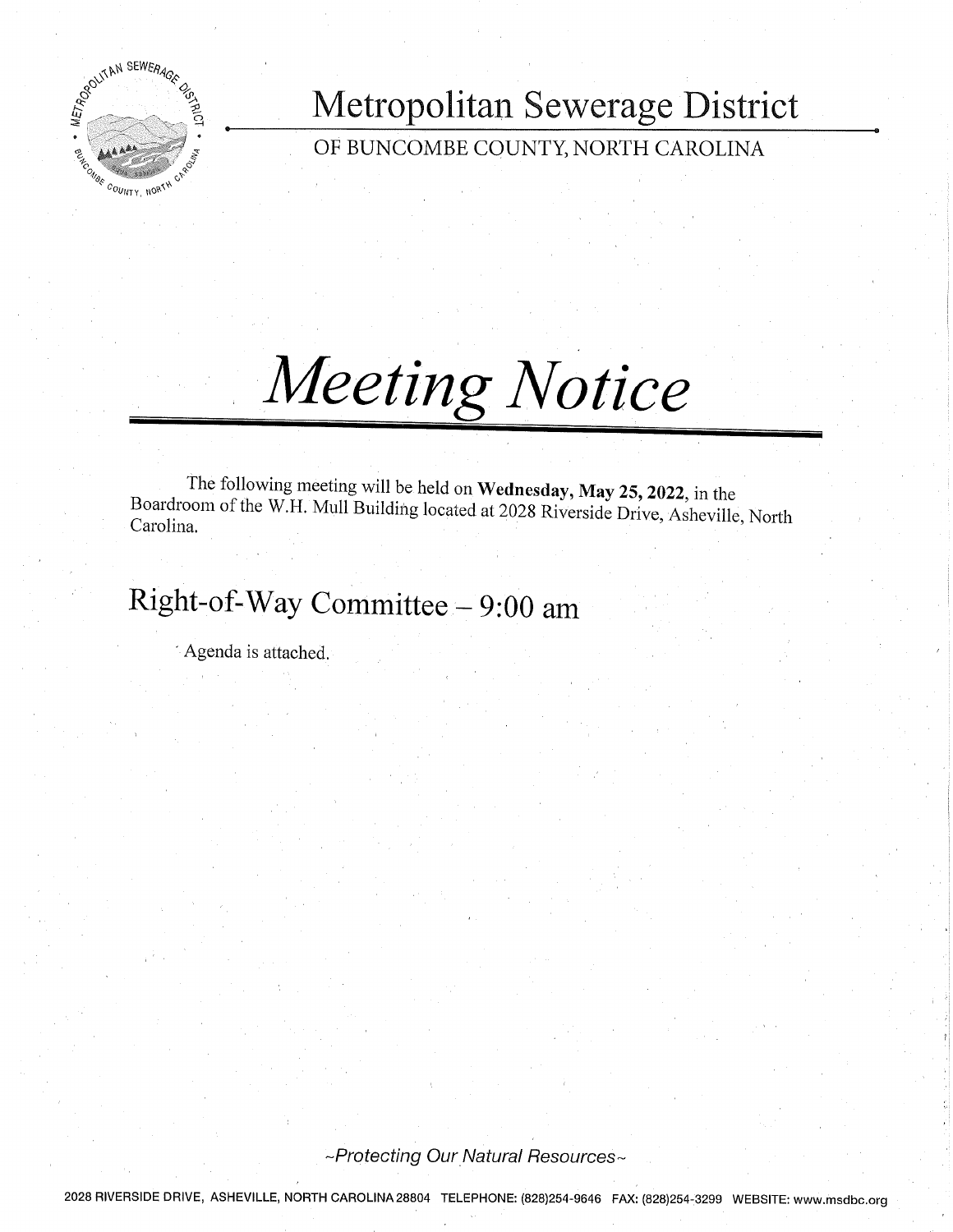

Metropolitan Sewerage District of Buncombe County, NC

AGENDA FOR 5/25/2022 9:00 A.M.

## ROW COMMITTEE

| Agenda Item                                                                                         | Presenter    |
|-----------------------------------------------------------------------------------------------------|--------------|
|                                                                                                     |              |
| 01. Call to Order                                                                                   | Kelly        |
| 02. Inquiry as to Conflict of Interest                                                              | Kelly        |
| 03. Consideration of Compensation Budget –<br>Bell Road @ New Haw Creek Road<br>Project No. 2017244 | <b>Banks</b> |
| 04. Consideration of Condemnation – Caledonia Road<br>GSR, Project No. 2014153                      | <b>Banks</b> |
| 05. Consideration of Condemnations – Cherokee Road<br>GSR, Project No. 2009132                      | <b>Banks</b> |
| 06. Consideration of Land Purchase for Assemblage<br>with Weaverville Pump Station #2               | <b>Banks</b> |
| 07. Adjourn                                                                                         | Kelly        |
|                                                                                                     |              |
| Date of next meeting: June 22, 2022 $\omega$ 9:00 a.m.                                              |              |

Committee Members: Glenn Kelly, Chairman Matt Ashley Jr. Jackie Bryson Esther Manheimer Chris Pelly Nathan Pennington Al Whitesides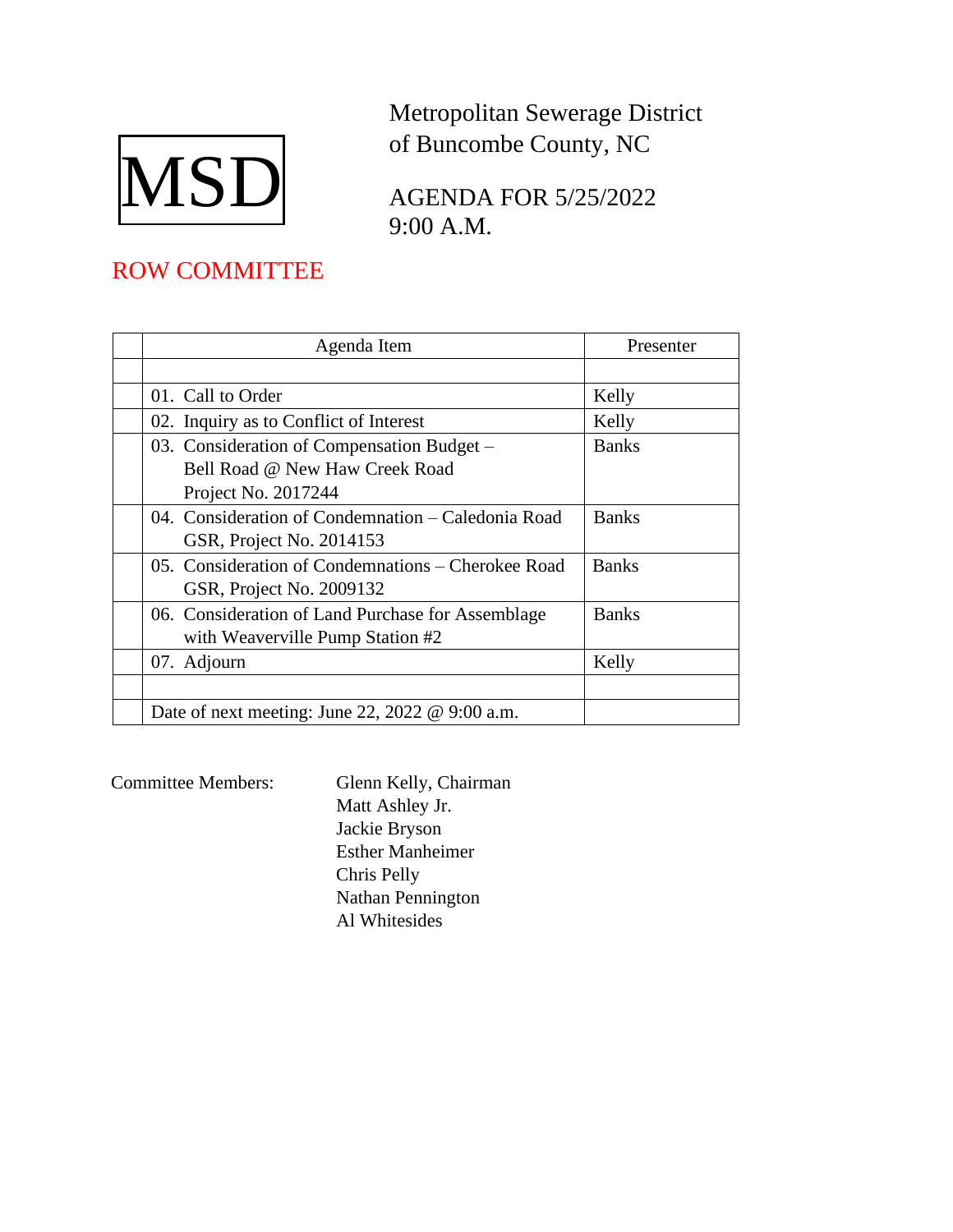COMMITTEE MEETING DATE: 5/25/2022 BOARD MEETING DATE: 6/22/2022

| <b>SUBMITTED BY:</b> | Tom Hartye, PE, General Manager            |
|----------------------|--------------------------------------------|
| PREPARED BY:         | Angel Banks, Right of Way Manager          |
| <b>REVIEWED BY:</b>  | Hunter Carson, PE, Director of Engineering |

**SUBJECT: Consideration of Compensation Budget-**

**Bell Road @ New Haw Creek Road Rehabilitation Project No. 2017244**

The attached Compensation Budget is based on current ad valorem tax values and follows the MSD approved formula.

**STAFF RECOMMENDATION: Approval of Compensation Budget.**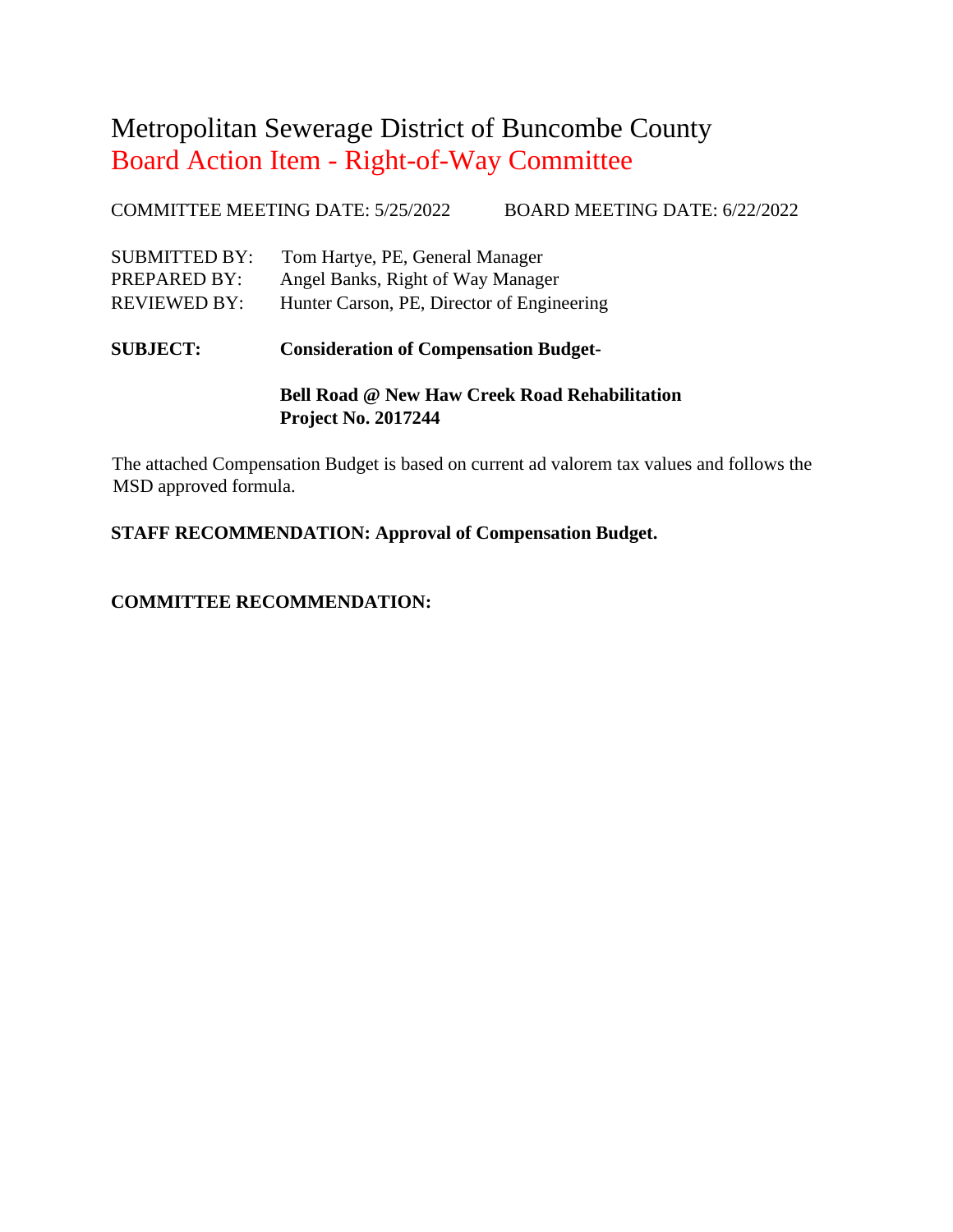#### **Bell Road @ New Haw Creek Road Rehabilitation**

**Project Number: 2017244**

## **Compensation Budget**

*18-May-22*

| <b>PIN and Name</b><br><b>27 Pin</b>                                                                                                                                                                                          | <b>83 Pin</b> |                   |         | Acres                         | <b>Parcel SF</b> | Land Value LV/SF |        | - SF     | Net PE PE Assd.<br><b>Value</b> | 50% PE<br>Assd. Value | TCE SF   | <b>TCE Assd.</b><br>Value | 10% Annl Proj<br>Return | Time                 | <b>Value</b> | <b>TCE Rent Total Comp.</b><br>(Rounded) |
|-------------------------------------------------------------------------------------------------------------------------------------------------------------------------------------------------------------------------------|---------------|-------------------|---------|-------------------------------|------------------|------------------|--------|----------|---------------------------------|-----------------------|----------|---------------------------|-------------------------|----------------------|--------------|------------------------------------------|
|                                                                                                                                                                                                                               | 9659923464    | City of Asheville |         | 2.09                          | 91,040.40        |                  |        | 4,312.50 |                                 |                       | 0.00     | \$0.00                    | \$0.00                  |                      | \$0.00       |                                          |
|                                                                                                                                                                                                                               | 9659829298    | Klesius           | Stephen | 0.46                          | 20,037.60        | \$62,000.00      | \$3.09 | ,103.80  | \$3,410.74                      | \$1,705.37            | 1,503.80 | \$4,646.74                | \$464.67                |                      | \$77.45      | \$1,783                                  |
|                                                                                                                                                                                                                               | 9659920356    | Rubin             | Marsha  | 0.17                          | 7,405.20         | \$54,100.00      | \$7.31 | 2,139.10 | \$15,636.82                     | \$7,818.41            | 642.70   | \$4,698.14                | \$469.81                |                      | \$78.30      | \$7,897                                  |
| <b>TOTALS:</b><br><b>Staff Contingency:</b><br><b>GM's Contingency</b><br>PIN 9659923464 belongs to the City of Asheville and MSD typically does not pay compensation to state agencies,<br>Amendment<br>municipalities, etc. |               |                   |         | \$9,680<br>\$5,000<br>\$5,000 |                  |                  |        |          |                                 |                       |          |                           |                         |                      |              |                                          |
|                                                                                                                                                                                                                               |               |                   |         |                               |                  |                  |        |          |                                 |                       |          |                           |                         | <b>Total Budget:</b> |              | \$19,680                                 |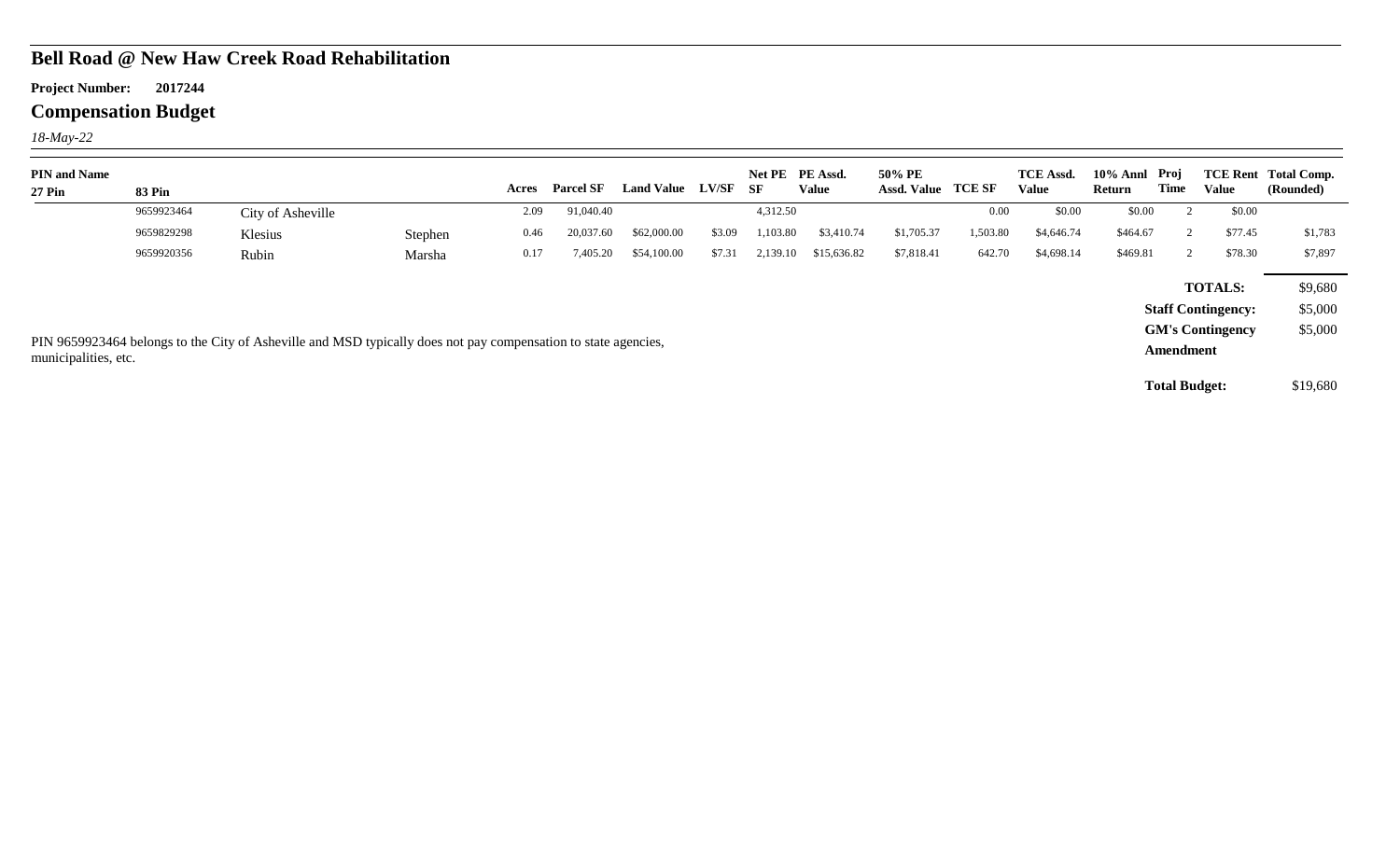COMMITTEE MEETING DATE: 5/25/2022 BOARD MEETING DATE: 6/22/2022

| <b>SUBJECT:</b>                      | <b>Consideration of Condemnation –</b><br>Colodonia Dood CSD                                              |
|--------------------------------------|-----------------------------------------------------------------------------------------------------------|
| <b>REVIEWED BY:</b>                  | Hunter Carson, PE, Director of Engineering                                                                |
| <b>SUBMITTED BY:</b><br>PREPARED BY: | Tom Hartye, PE, General Manager<br>Angel Banks, Right of Way Manager<br>Wesley Banner, Right of Way Agent |
|                                      |                                                                                                           |

**Caledonia Road GSR MSD Project Number 2014153**

#### **Property Owner: The Residences @ Biltmore Condominium Owners' Association Inc., Pin 9648-62-3059**

Subject parcel is the former Biltmore Garden Apartments that is now improved with condominiums used as short-term rentals. The existing and proposed sewer lines are located in the northern area of the property. The proposed alignment results in approximately 121 less linear footage of sewer line than currently exists on the property.

A meeting was held with the President of the HOA and his main concern is the loss of rental income during construction. MSD accommodated this concern by scheduling construction to occur in January when their occupancy rate is much lower. There were also concerns regarding a future building pad located adjacent to the proposed easement. The MSD engineer worked with the owner's engineer and verified no conflict exists.

MSD's standard compensation offer is \$89,324, and the owner has not provided a compensation counteroffer to date.

Negotiations with the owner began on November 29, 2021 and have progressed slowly due to the owner's delayed meeting attempts. Staff is requesting authority to obtain an appraisal and to condemn if necessary due to the owner's unwillingness to work with us.

Contacts: 13

**STAFF RECOMMENDATION: Authority to obtain appraisal and proceed with condemnation, if necessary.**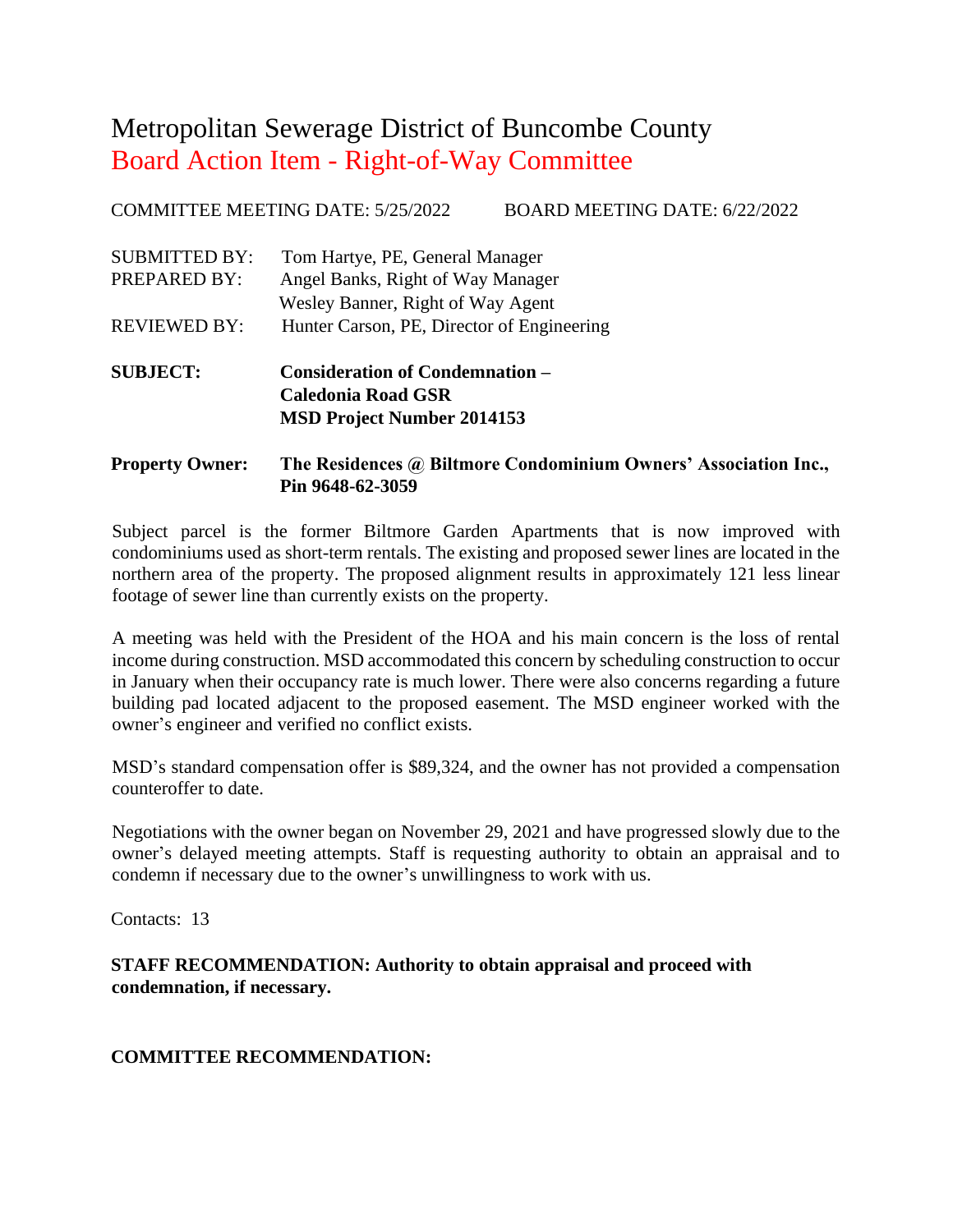COMMITTEE MEETING DATE: 5/25/2022 BOARD MEETING DATE: 6/22/2022

| <b>SUBJECT:</b>      | <b>Consideration of Condemnation –</b>     |
|----------------------|--------------------------------------------|
| <b>REVIEWED BY:</b>  | Hunter Carson, PE, Director of Engineering |
|                      | Wesley Banner, Right of Way Agent          |
| PREPARED BY:         | Angel Banks, Right of Way Manager          |
| <b>SUBMITTED BY:</b> | Tom Hartye, PE, General Manager            |
|                      |                                            |

**Cherokee Road GSR MSD Project Number 2009132**

#### **Property Owner: R.L. Bailey, Pin 9648-62-3059**

Subject parcel is improved with several buildings that are used as rentals. The existing sewer line bisects the property and is being replaced mostly in the same trench via pipe bursting. There is one building that was constructed over the existing sewer line, requiring replacement via open dig. The owner's concern is that this portion of open dig will result in the loss of two large oak trees. A design change was made by our engineer to pipe burst under the building to avoid excavation and save the two large oak trees. If the owner does not sign off accepting liability of pipe bursting under the existing building, we will have to revert back to open dig.

During a subsequent meeting the owner requested that MSD redesign the sewer to run along the edge of Cherokee Road. Our engineer advised the owner that this change will create significant depth issues and would not allow service by gravity.

MSD's standard compensation offer is \$63,348, and the owner has not provided a compensation counteroffer to date.

Negotiations with the owner began on January 4, 2022 and have stalled. Staff is requesting authority to obtain an appraisal and condemn, if necessary, due to the owner's unwillingness to work with us.

Contacts: 8

**STAFF RECOMMENDATION: Authority to obtain appraisal and proceed with condemnation, if necessary.**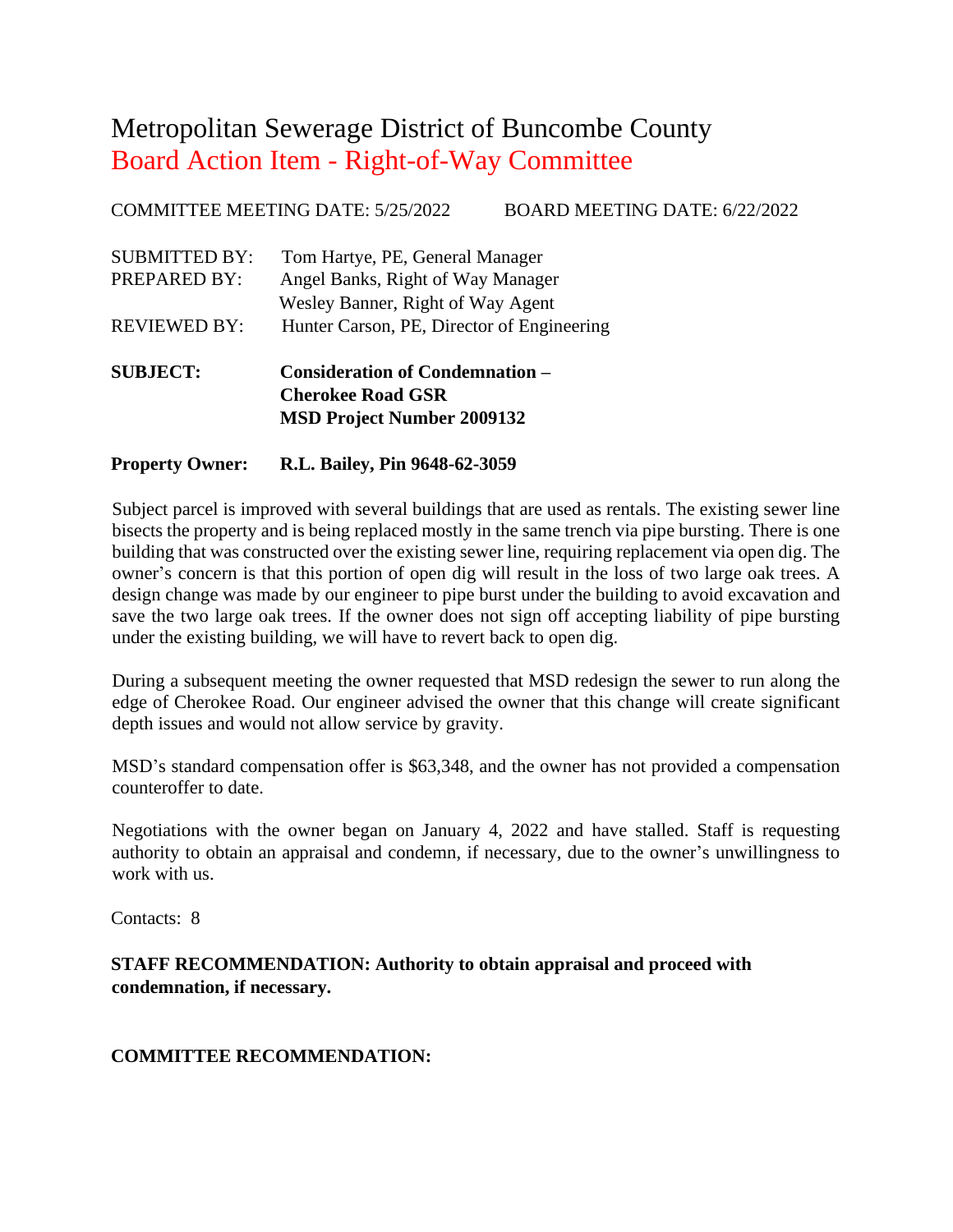COMMITTEE MEETING DATE: 5/25/2022 BOARD MEETING DATE: 6/22/2022

| <b>SUBJECT:</b>      | <b>Consideration of Condemnation -</b>     |
|----------------------|--------------------------------------------|
| <b>REVIEWED BY:</b>  | Hunter Carson, PE, Director of Engineering |
|                      | Wesley Banner, Right of Way Agent          |
| PREPARED BY:         | Angel Banks, Right of Way Manager          |
| <b>SUBMITTED BY:</b> | Tom Hartye, PE, General Manager            |
|                      |                                            |

### **Cherokee Road GSR MSD Project Number 2009132**

#### **Property Owner: Albemarle Park Holding Company, LLC, Pin 9649-65-4197**

Subject parcel is a large tract bisected by Cherokee Road. The portion north of Cherokee Road is the site of the historic Albemarle Inn. This portion is unaffected by our project. The portion south of Cherokee Road is unimproved, used as a gravel parking lot, and will be the site of our project. The existing sewer lines bisect the property and will be replaced in the same trench by open dig. These existing sewer lines date back to 1913 and are in dire need of rehabilitation. The owner's main concern is the loss of buildable area due to the sewer easement, and he has requested a different design.

Our engineer designed a parallel sewer system that frees up buildable area, however this will add \$75,000 - \$80,000 to the project cost. As the existing location is the most feasible and the best location, we asked the owner to participate in additional costs for the requested redesign. He is unwilling to forego standard compensation of \$17,087 or participate in any way with these additional costs.

Negotiations with the owner began on January 4, 2022 and have stalled. Staff is requesting authority to obtain an appraisal and to condemn, if necessary, due to the owner's unwillingness to work with us.

Contacts: 11

**STAFF RECOMMENDATION: Authority to obtain appraisal and proceed with condemnation, if necessary.**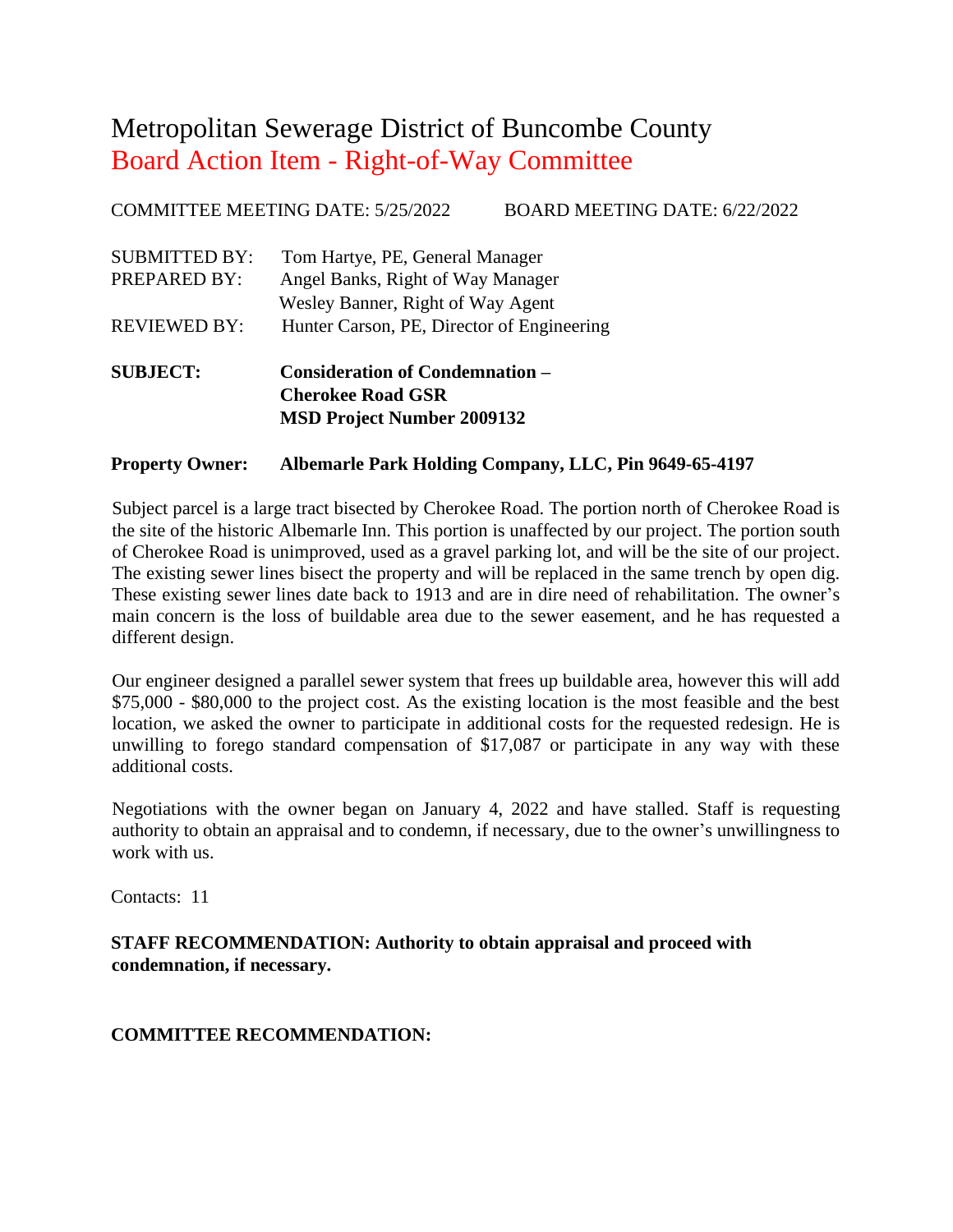COMMITTEE MEETING DATE: 5/25/2022 BOARD MEETING DATE: 6/22/2022

| Hunter Carson, PE, Director of Engineering                                                                |
|-----------------------------------------------------------------------------------------------------------|
| Tom Hartye, PE, General Manager<br>Angel Banks, Right of Way Manager<br>Wesley Banner, Right of Way Agent |
|                                                                                                           |

**Cherokee Road GSR MSD Project Number 2009132**

#### **Property Owner: Linda D. Wayne & Gregory L. Goodman, Pin 9649-74-1784**

Subject parcel is improved with a single-family residence. The sewer line runs along the northern portion of the property and is being replaced in the same trench via trenchless pipe bursting.

The owners' main concern in granting the easement is not having the ability to construct an ADU. Currently an aerial, shared, vehicular driveway and rock landscape terracing exist within the easement. It is noted these owners have, from the beginning, been unwilling to grant an easement. Whether they change their position, or MSD condemns, language will be included in the legal agreement to allow these improvements to remain.

MSD's standard compensation offer is \$5,324, and the owner has not provided a compensation counteroffer to date.

Negotiations with the owner began on January 4, 2022 and have stalled. Staff is requesting authority to obtain an appraisal and condemn, if necessary, due to the owners' unwillingness to work with us.

Contacts: 6

**STAFF RECOMMENDATION: Authority to obtain appraisal and proceed with condemnation, if necessary.**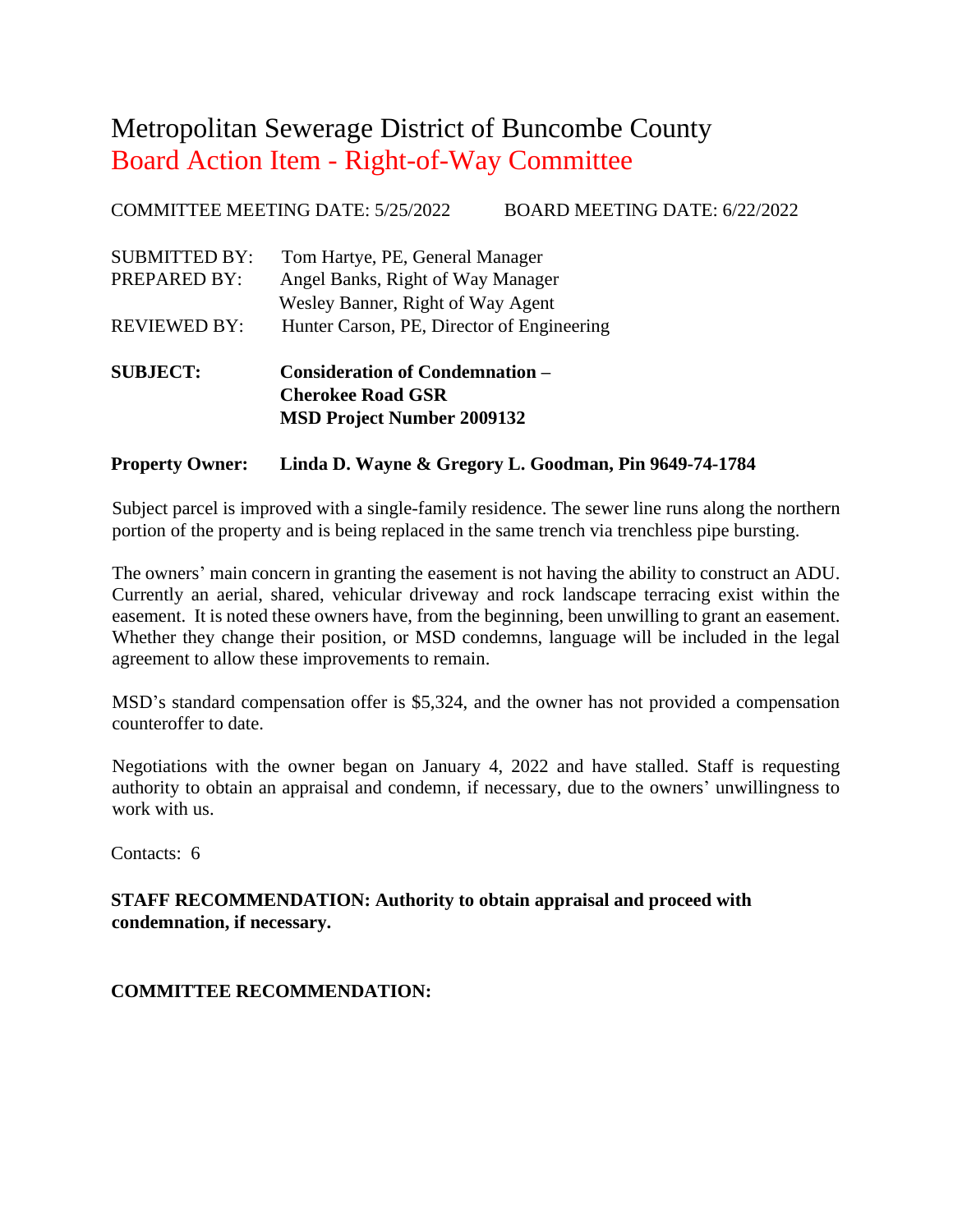COMMITTEE MEETING DATE: 5/25/2022 BOARD MEETING DATE: 6/22/2022

| <b>SUBJECT:</b>      | <b>Consideration of Condemnation –</b>     |
|----------------------|--------------------------------------------|
| <b>REVIEWED BY:</b>  | Hunter Carson, PE, Director of Engineering |
|                      | Wesley Banner, Right of Way Agent          |
| PREPARED BY:         | Angel Banks, Right of Way Manager          |
| <b>SUBMITTED BY:</b> | Tom Hartye, PE, General Manager            |
|                      |                                            |

**Cherokee Road GSR MSD Project Number 2009132**

#### **Property Owner: Andrew T. Hayes & Sean K. Hammac, Pin 9649-74-2783**

Subject parcel is improved with a single-family residence. The sewer line runs along the northern portion of the property and is being replaced in the same trench via trenchless pipe bursting.

The owners' main concern in granting the easement is not having the ability to construct a footbridge. Currently an aerial, shared, vehicular driveway and rock landscape terracing exist within the easement. MSD incorporated language in the Easement Agreement to allow the existing improvements to remain, however the owner is still not willing to grant an easement.

MSD's standard compensation offer is \$4,472, and the owner has not provided a compensation counteroffer to date.

Negotiations with the owner began on January 4,2022 and have stalled. Staff is requesting authority to obtain an appraisal and condemn, if necessary, due to the owners' unwillingness to work with us.

Contacts: 6

#### **STAFF RECOMMENDATION: Authority to obtain appraisal and proceed with condemnation, if necessary.**